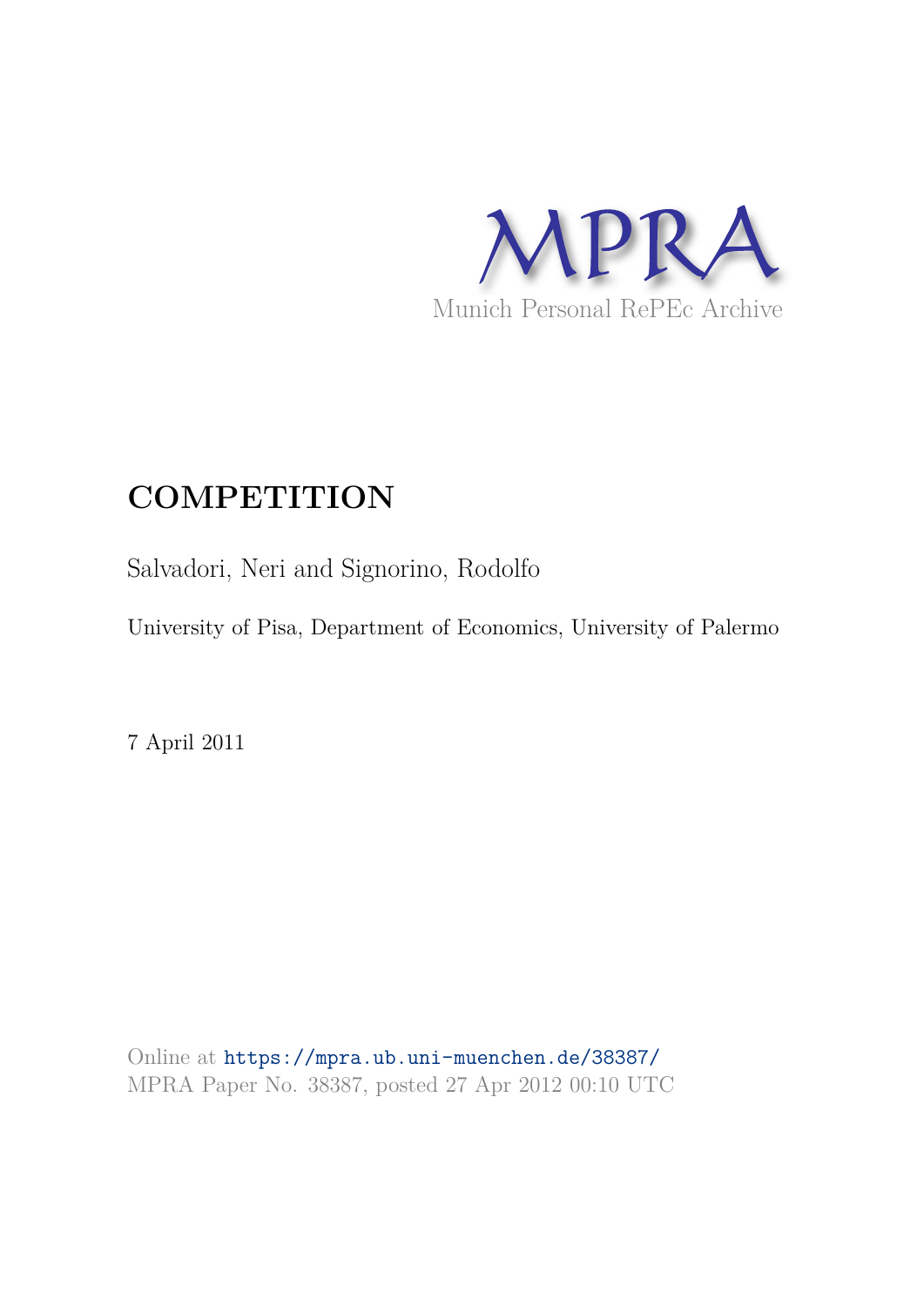## **COMPETITION<sup>1</sup>**

## *Neri Salvadori and Rodolfo Signorino<sup>2</sup>*

Ever since economics has become an autonomous scientific discipline, competition has been one of its basic concepts. This is true particularly as regards the theory of value: the analysis of competition carried out by a host of late seventeenth – mid eighteenth century authors before Adam Smith, such as William Petty, François Quesnay, Richard Cantillon, Anne Robert Jacques Turgot and David Hume, to mention just a few, provided the crucial breakthrough in order to free the theory of price determination from previous Scholasticist and Middle Ages influences. What clearly emerges from these authors' contributions is the view that competition imposes a discipline on the ebb and flow of market outcomes by enforcing a long-run tendency of market prices towards some definite theoretical magnitudes, subsequently christened as natural prices, prices of production or long-run normal prices. Adam Smith is the great systematizer of the analysis of the concept of competition carried out in the decades before him. Smith's specific contribution was to raise the concept of competition to a "general organizing principle of economic society […] After Smith's great achievement, the concept of competition became quite literally the *sine qua non* of economic reasoning" (McNulty 1967, pp. 396 – 397). In this light may be read the oft-quoted passage by John Stuart Mill:

Only through the principle of competition has political economy any pretension to the character of a science. So far as rents, profits, wages, and prices are determined by competition, laws may be assigned for them. Assume competition to be their exclusive regulator, and principles of broad generality and precision may be laid down, according to which they will be regulated. (J.S. Mill, 1848 [1973], vol. II, p. 242)

It is not an overstatement to claim that the historical evolution of the concept of competition largely overlaps with that of economic theory itself. This claim may help explain the reason why, in the course of time, the same word 'competition' "has taken on a number of interpretations and meanings, many of them vague." (Vickers 1995, p. 3). Such a situation is not uncommon in the history of economics since other central economic notions like value, equilibrium, distribution etc.

<u> 1989 - Johann Barbara, martxa al</u>

<sup>&</sup>lt;sup>1</sup> Entry produced for the *Handbook of the History of Economic Analysis*, edited by Gilbert Faccarello and Heinz D. Kurz (eds). Volume 3. Cheltenham, UK and Northampton, MA, USA: Edward Elgar, *forthcoming*.

<sup>&</sup>lt;sup>2</sup> University of Pisa and University of Palermo, respectively.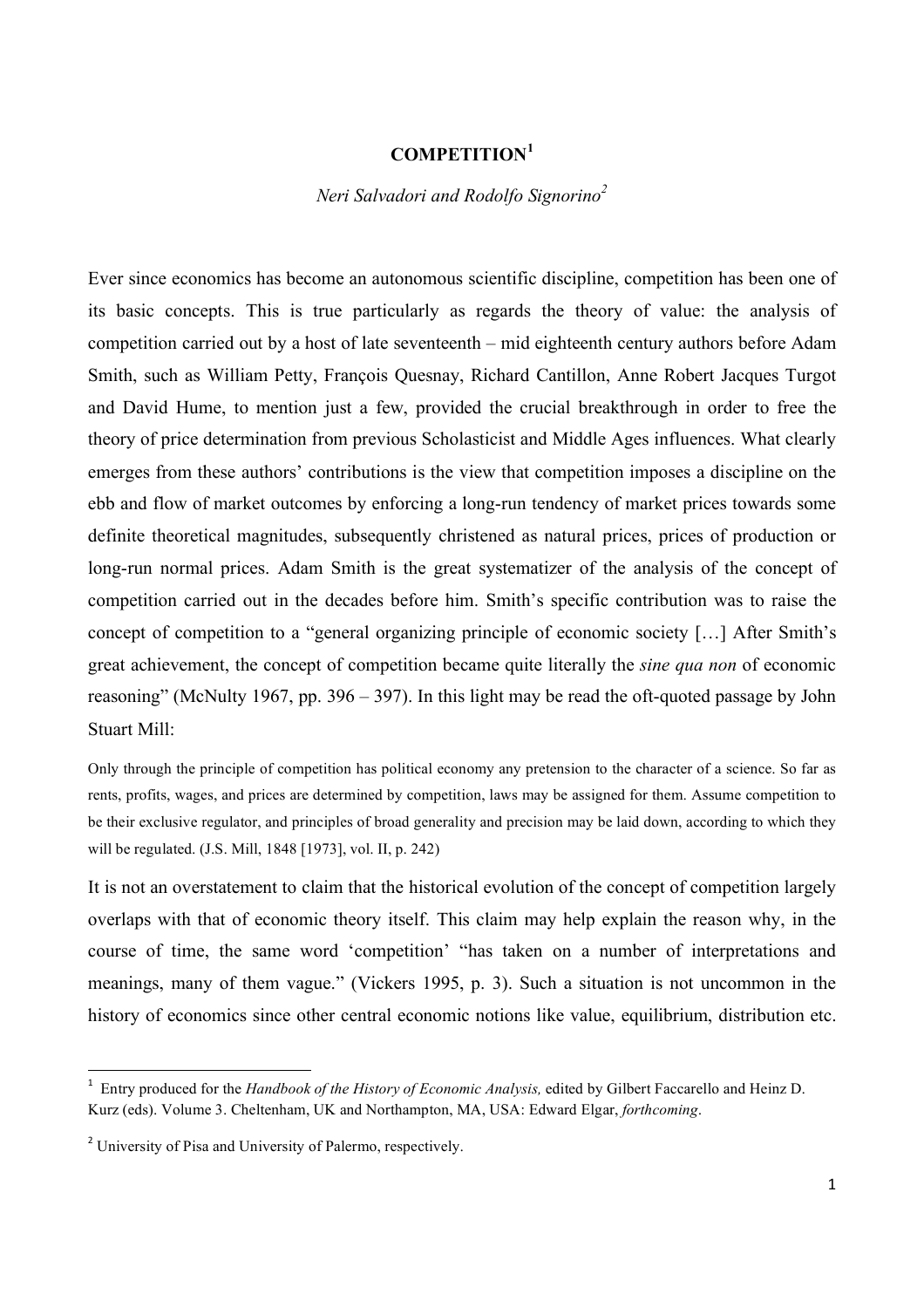have undergone through substantive shifts of meaning. Yet, what is peculiar of 'competition' is that "the new meaning of competition precludes the old; that the perfect competition of modern analysis is incompatible with the competitive behaviour of the classical and early neoclassical periods" (High 2001, p. xiv). It certainly is paradoxical that

the single activity which best characterized the meaning of competition in classical economics − price cutting by an individual firm in order to get rid of excess supplies − becomes the one activity impossible under perfect competition. And what for the classical economists was the single analytical function of the competitive process − the determination of market price − becomes, with perfect competition, the one thing unexplained and unaccounted for. (McNulty 1968, p. 649)

By drastically simplyfing, a tentative and by no means exaustive taxonomy of the different meanings assumed by the word competition in economics is the following.

#### **Competition as rivarly in a race**

Historically, the first notion of competition developed in modern economic literature is that of free or unlimited competition. Competition is here viewed as a kind of rivarly in a race: what is at stake here is to get limited supplies or to get rid of excess supplies: competitors consciously under or overbid each other, that is, make use of prices as their main competitive weapon. The 'rivarly in a race' notion of competition is endorsed by almost all the Classical and early marginalist authors, most notably Marshall whose "treatment of competition was much closer to Adam Smith's than to that of his contemporaries" (Stigler 1957, p. 9). As noted by Richardson (1975), in Adam Smith (but the same holds true for Karl Marx) competition plays a significant role in two very different contexts, which may be termed static and dynamic. The static context is devoted to the determination of market prices, given technology and effectual demands. The dynamic context is devoted to the the explanation of structural change and technological development driven by the process of division and specialization of labor and its relation to the extent of the market:

Smith offers us in effect both a theory of economic equilibrium and a theory of economic evolution; and in each of these competition has a key role to play. (Richardson 1975, p. 351)

Classical economists generally base their analysis of competition on Book I, Chapter VII of Smith's *The Wealth of Nations*. The data from which the Smithian argument starts are the natural rates of wages, profits and rents which, sectoral specificities apart, basically depend on the conditions of prosperity of the economic system under scrutiny, its "advancing, stationary, or declining condition" (*WN* I.vii.1). The natural price of (re)production of the various commodities springs from the summation of these three elements. The natural price is therefore a magnitude that is not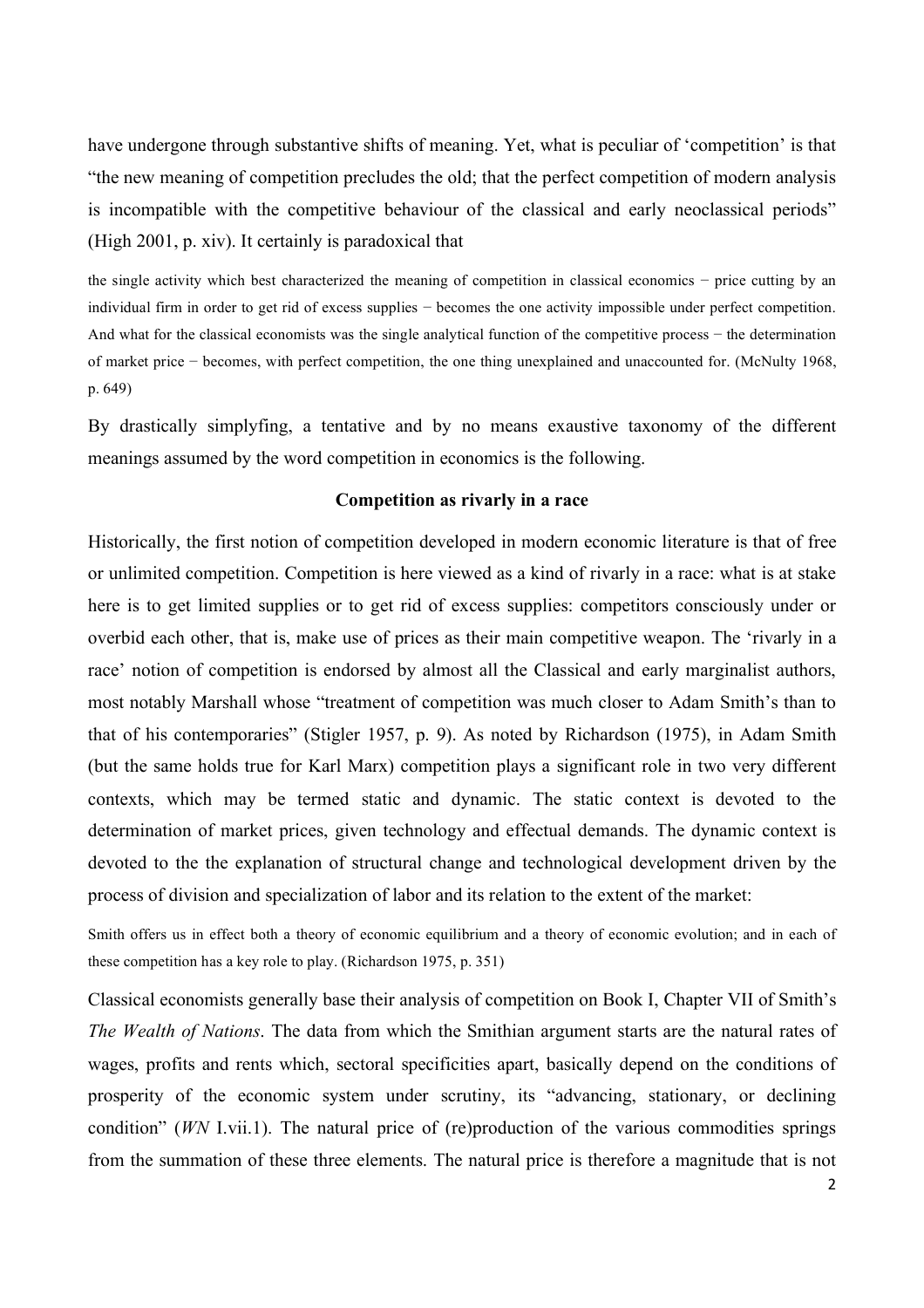formed in the market, but that, given some well-specified conditions, may come true in the market. The theoretical importance of natural prices consists in providing the theorist with a clue to the explanation of the dynamic path followed by market prices:

The natural price, therefore, is, as it were, the central price to which the prices of all commodities are continually gravitating. Different accidents may sometimes keep them suspended a good deal above it, and sometimes force them down even somewhat below it. But whatever may be the obstacles which hinder them from settling in this center of repose and continuance, they are constantly tending towards it. (*WN* I.vii.15)

In particular, the natural price acts as a sort of a floor for the market price in the sense that the latter cannot remain for long below the former without seriously jeopardizing the reproduction of the commodity in question:

The competition of the different dealers obliges them all to accept of [the natural price]; but does not oblige them to accept of less. […] The natural price, or the price of free competition … is the lowest which can be taken, not upon every occasion, indeed, but for any considerable time together … is the lowest which the sellers can commonly afford to take, and at the same time continue their business. (*WN* I.vii.11)

To study the genesis of market prices and the relationship between market prices and natural prices Smith introduces the concept of *effectual demand* that is "the demand of those who are willing to pay the natural price of the commodity". It is to be stressed that the match between the quantity brought to the market and the effectual demand determines only the market price of a commodity and not also its natural price. Moreover, "demand" and "supply" are treated by Smith as given quantities and not as functional relationships between price and quantity characterized by welldefined formal properties, as they would be in the Neoclassical theory (Garegnani 1983).

Given the unplanned nature of market economies, at the end of each productive cycle, entrepreneurs may not face in the market a demand able to absorb the whole of their production (at least) at the natural price. This requires the specification of an adjustment mechanism powerful enough to bring about effective convergence to a situation in which the produced quantity coincides with the effectual demand: in the absence of such a mechanism, natural prices would hardly constitute a reliable guide to explain market prices dynamics. In short, the adjustment mechanism envisaged by Classical authors is as follows (see Smith's famous example of a public mourning which raises the market price of black cloth while sinks the market price of coloured silks and cloth, *WN* I.vii.19). At the end of a productive cycle, the entrepreneur brings to the market a given quantity of produced commodity resulting from the production decisions taken at the beginning of the cycle just concluded. Of course, this quantity cannot be modified to adjust to the demand actually encountered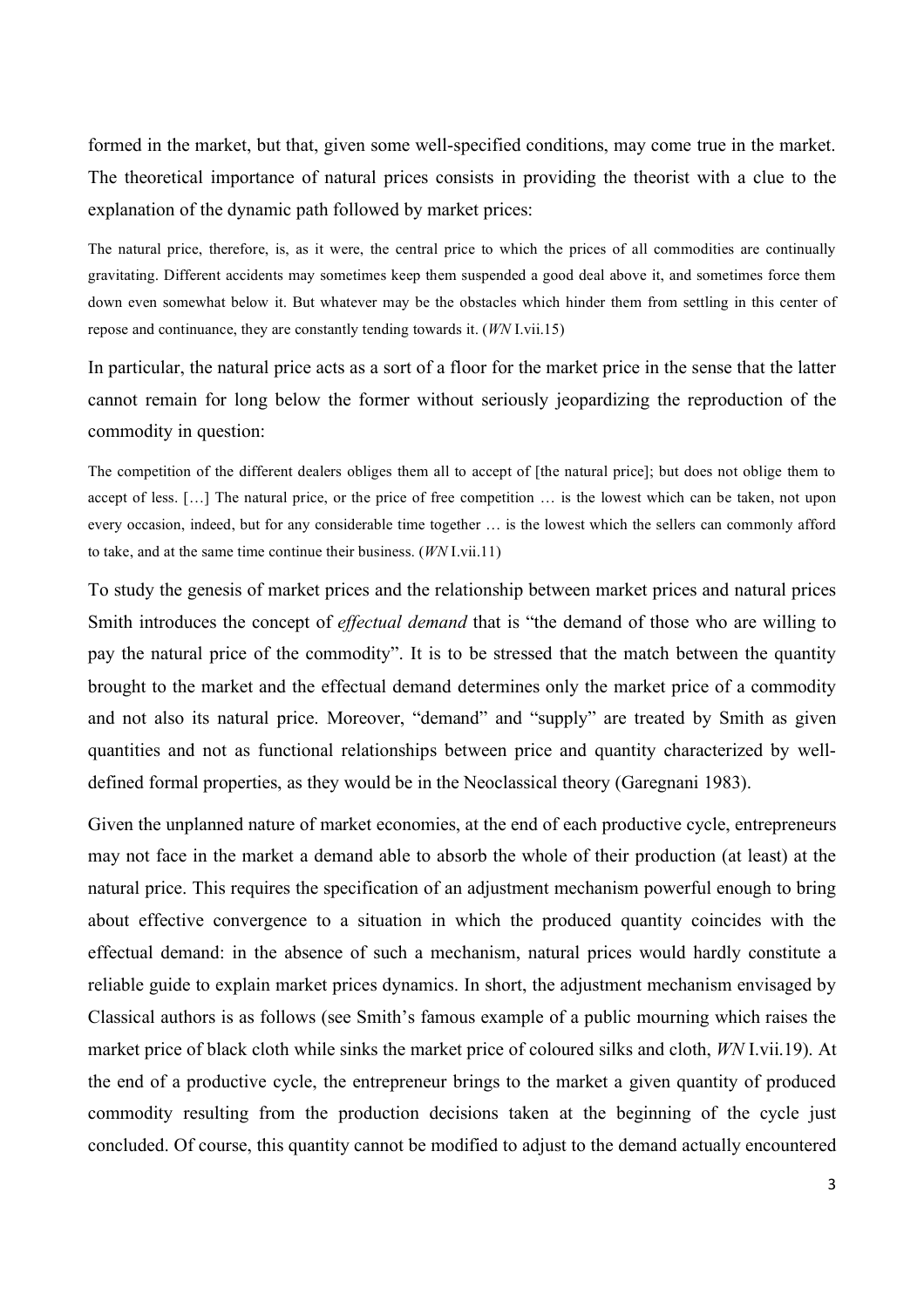on the market. Thus, the adjustment variable is constituted by the selling price of the commodity. Smith assumes that, in the presence of a gap between production and effectual demand, a sort of auction starts among the agents that happen to be on (what we today would call the) long side of the market: such agents are prepared to offer higher and higher prices (in case of excess demand) or lower and lower prices (in case of excess supply). Once the market price of any commodity happens to be different from its natural price, this causes an imbalance in the distributive sphere in the sense that the remunerations of those people that have contributed to the production of the commodity prove different from their respective natural values. In the absence of entry/exit barriers and in the presence of market transparency the difference between the market price and the natural price brings about (i) an intersectoral reallocation of economic resources in search of the highest market remuneration and (ii) a variation in the produced quantity of the commodity in the following periods. This process comes to a halt only when the produced quantity and demanded quantity balance in correspondence of the natural price and the market values of wages, profits and rent equal their respective natural values. Therefore, the imbalance in the sphere of circulation (discrepancy between natural price and market price of a commodity) spills over to the sphere of distribution (discrepancy between natural values and market values of wages, profits and rent) and, finally, to the sphere of production (intersectoral reallocation of productive resources and variation in the quantities produced in the following periods).

The assumed tendency of market values towards their respective natural values is based on two assumptions: 1) the owners of the employed inputs consider, besides the outlay costs, also the opportunity costs in their decisions as to where to allocate their economic resources and 2) there are but negligible barriers to the intersectoral mobility of economic resources:

When the price of any commodity is neither more nor less than what is sufficient to pay the rent of the land, the wages of the labour, and the profits of the stock employed in raising, preparing, and bringing it to market, according to their natural rates, the commodity is then sold for what may be called its natural price. The commodity is then sold precisely for what it is worth, or for what it really costs the person who brings it to market; for *though in common language what is called the prime costs of any commodity does not comprehend the profit of the person who is to sell it again, yet if he sell it at a price which does not allow him the ordinary rate of profit in his neighbourhood, he is evidently a loser by the trade; since by employing his stock in some other way he might have made that profit*. [...] Though the price, therefore, which leaves him this profit is not always the lowest at which to dealer may sometimes sell his goods, it is the lowest at which he is likely to sell them for any considerable time; at least where *there is perfect liberty, or where he may change his trade as often as he pleases*. (*WN* I.vii.6, emphasis added)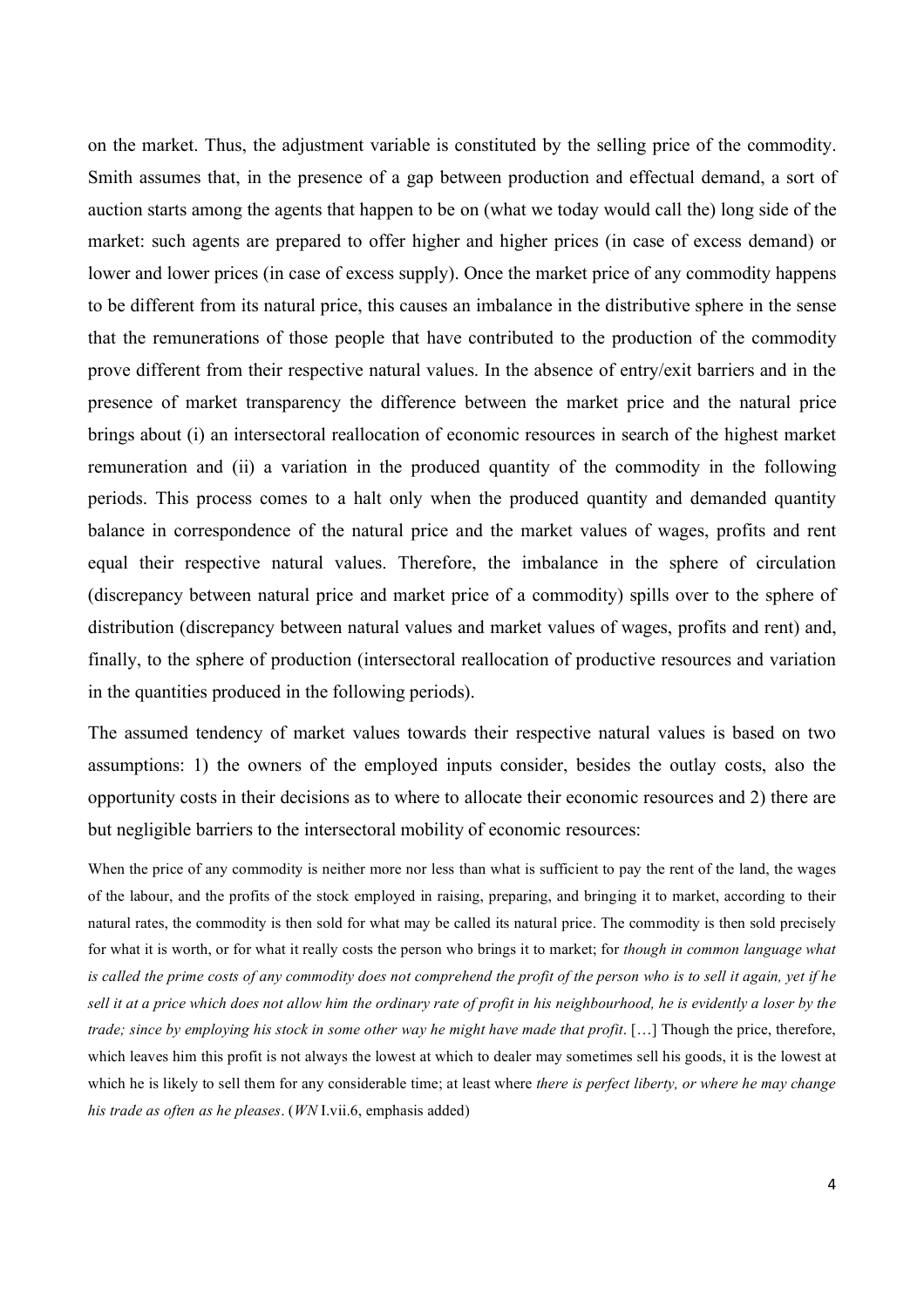What above shows that Smith devotes much care to determining natural values and to explaining the gravitation process of market magnitudes to their natural counterparts. The same cannot be maintained as regards the question of market price determination, particularly when the market is outside equilibrium. Taking stock of Smith's sparse hints on this subject it is possible to point out what follows. Where competition is free and industrial secrets absent, price-undercutting starts as soon as at least two competitors are present in the market. This process is amplified by increasing the number of competitors since this fact makes the establishment of a collusive agreement among competitors unlikely:

The quantity of grocery goods, for example, which can be sold in a particular town is limited by the demand of that town and its neighbourhood. The capital, therefore, which can be employed in the grocery trade cannot exceed what is sufficient to purchase that quantity. If this capital is divided between two different grocers, their competition will tend to make both of them sell cheaper than if it were in the hands of one only; and if it were divided among twenty, their competition would be just so much the greater, and the chance of their combining together, in order to raise the price, just so much the less. (*WN* II.v.7)

By contrast, in those markets in which competition is not free (e.g., because of a legal monopoly and/or the presence of a guild, a collusive agreement, a law or a rule that somehow prevents economic agents from allocating their resources in the sector they prefer) or where there are industrial secrets, entrepreneurs voluntarily limit the produced quantity so that the market is left understocked and the market price stays artificially high (see Eatwell 2008, p. 64):

A monopoly granted either to an individual or to a trading company has the same effect as a secret in trade or manufactures. The monopolists, by keeping the market constantly under-stocked, by never fully supplying the effectual demand, sell their commodities much above the natural price, and raise their emoluments, whether they consist in wages or profit, greatly above their natural rate. [...] The exclusive privileges of corporations, statutes of apprenticeship, and all those laws which restrain, in particular employments, the competition to smaller number than might otherwise go into them, have the same tendency, though in a less degree. They are a sort of enlarged monopolies, and may frequently, for ages together, and in whole classes of employments, keep up the market price of particular commodities above the natural price, and maintain both the wages of the labour and the profits of the stock employed about them somewhat above their natural rate. (*WN* I.vii.26 and 28)

Every time that the agents on one side of the market are few (e.g. thanks to an entry barrier artificially created by the law) and able to communicate (e.g. because they operate in the same place such as a town) while the agents on the other side of the market are many and unable to communicate (e.g. because they are scattered in the countryside) the bargaining from which the market price springs will obviously be more favorable to the former. Thus, the relative number of the sellers in relation to the buyers, their relative ability to make a binding agreement and the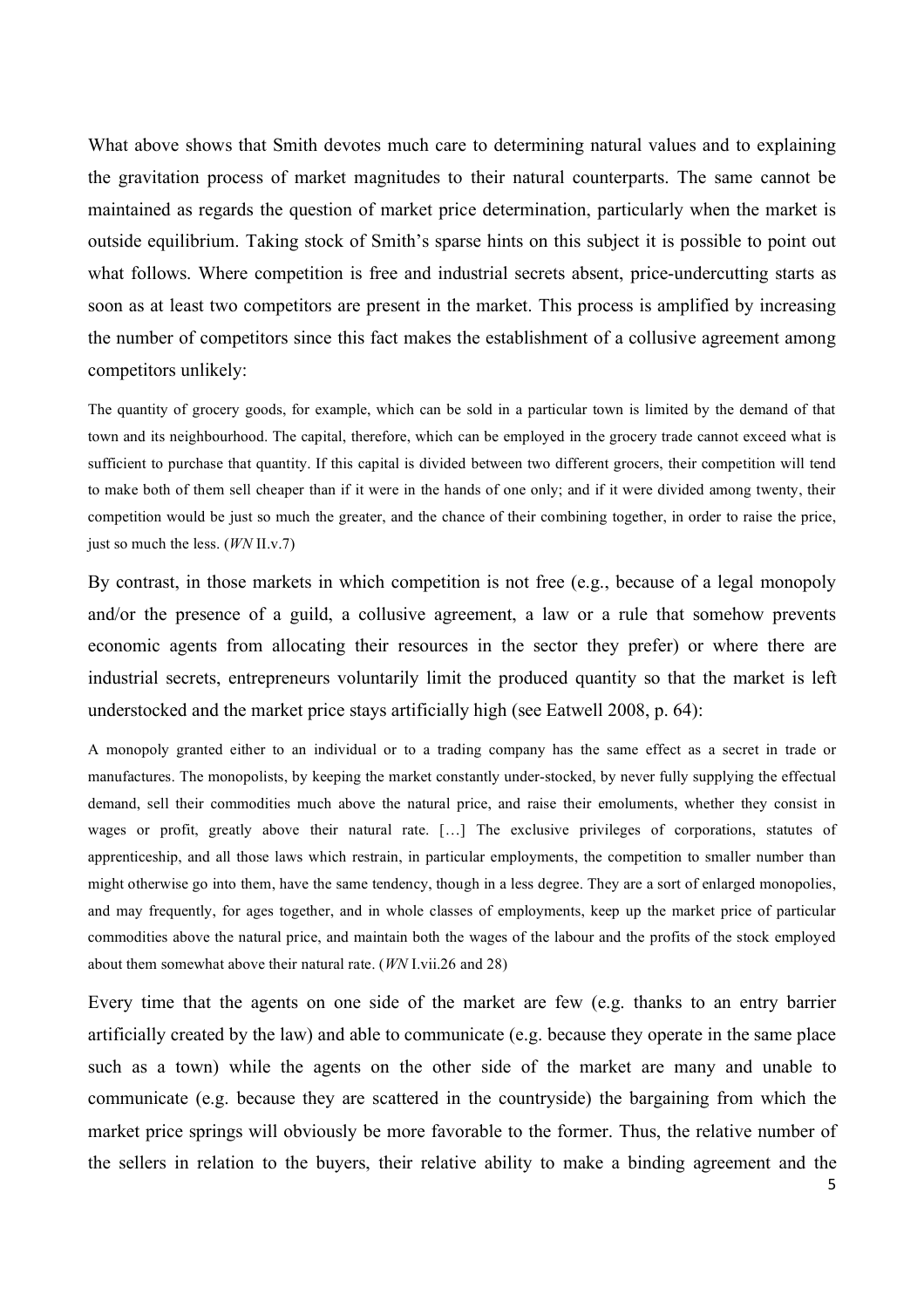presence and significance of entry barriers are the crucial elements determining a market price permanently above its natural level. (On Competion in Classical economists and in Marx, see also Salvadori and Signorino, 2012.)

#### **Competition as a specific market structure**

Smith considered free competition as a synonym of a system of natural liberty, an ideal benchmark against which to judge various socio-political arrangements (Aspromourgos 2009, Chapter 5). Therefore, his notion of competition is far removed from the contemporary notion of competition as a specific market structure, alongside pure monopoly, monopolistic competition, duopoly *à la* Cournot, *à la* Bertrand, *à la* Stackelberg etc. In this latter context, the various market structures are defined in terms of well-defined assumptions concerning the characteristics of the goods produced, the technology of production, the elasticity of demand, the number and size of existing firms, the presence, nature and significance of entry and exit barriers, the type of conjectures on rivals' reactions etc. In particular, a perfectly competitive market is characterized by the assumption that each competitor faces a perfectly horizontal demand curve, that is, she takes market price as a parametric datum when she chooses the profit-maximizing quantity to produce. (As noted for the first time by Arrow 1959 and now acknowledged by some current advanced textbook, the pricetaking assumption drastically reduces the theoretical domain of the perfect competition model just to equilibrium states. In fact, consumers and producers have no incentive to quote a price different from the ruling market price if and only if the ruling market price is the Walrasian market clearing price: see Mas-Colell *et al*. 1995, p. 314, fn 1 and p. 315.) The price-taking behaviour by each competitor is usually justified by the further assumptions that 1) competitors are so many as to make a collusive agreement unfeasible and 2) each competitor is 'small' in relation to the extent of the market. (Formally, the market is inhabited by a continuum of traders: see Aumann 1964.) As is well-known, the 'negligibility' assumption was first introduced into the economic literature by Antoine-Augustin Cournot in Chapter VIII, 'Of Unlimited Competition', of his *Recherches sur les Principes Mathématiques de la Théorie des Richesses*:

The effects of competition have reached their limit, when each of the partial productions  $D_k$  is *inappreciable*, not only with reference to the total production  $D = F(p)$ , but also with reference to the derivative  $F'(p)$ , so that the partial production  $D_k$  could be subtracted from  $D$  without any appreciable variation resulting in the price of the commodity. (Cournot 1838 [1897], p. 90, Cournot's emphasis)

Cournot justifies his 'negligibility' assumption on the basis of two different arguments, one empirical and one mathematical. In fact, he claims that the assumption holds true for "a multitude of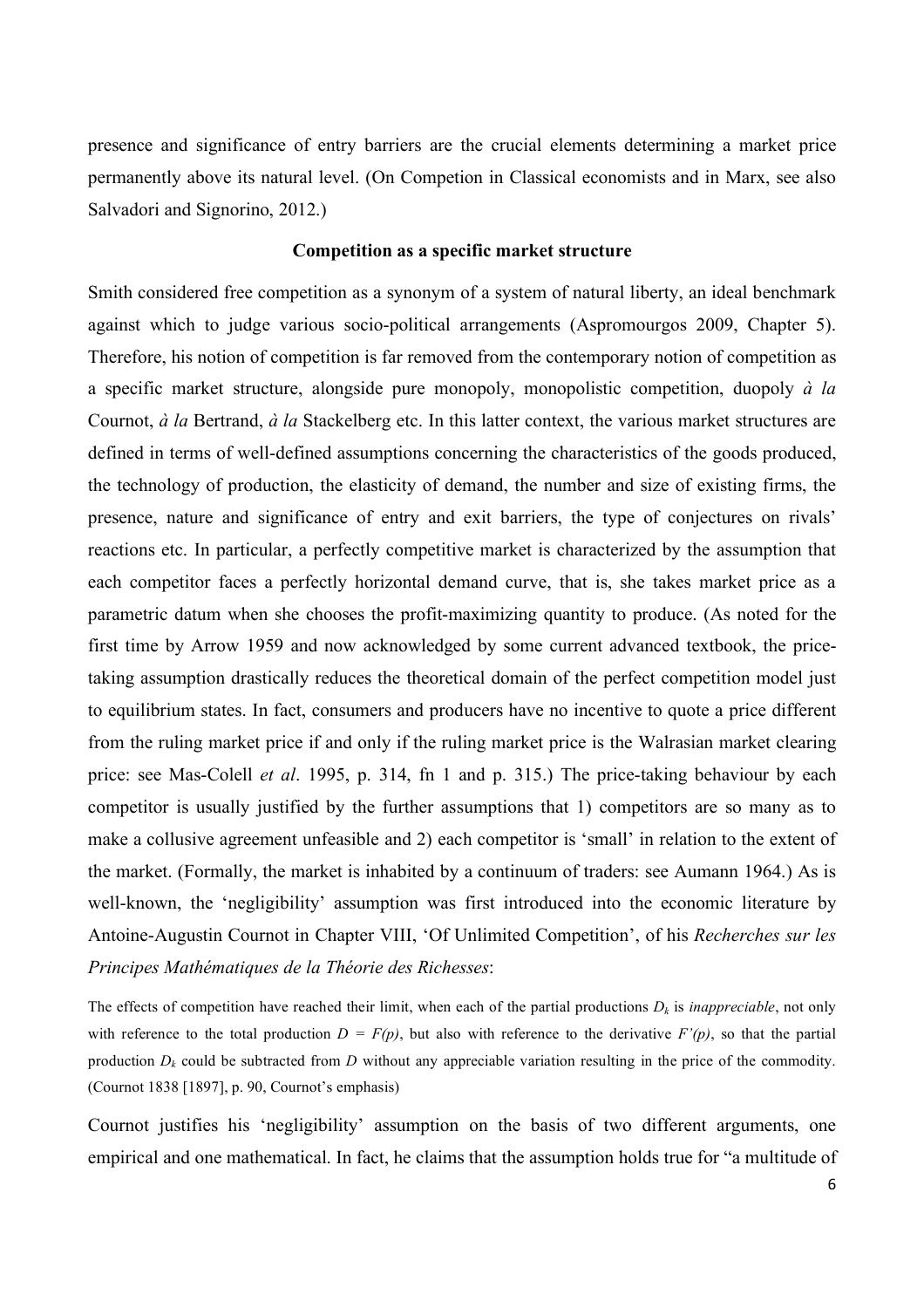products, and, among them, for the most important products" and "[i]t introduces a great simplification into the calculations" (*ibidem*). While the empirical argument is just stated and left at that, the mathematical argument is at length investigated by Cournot and constitues the very object of Chapter VIII.<sup>3</sup> In fact, the profit-maximizing equation for the competitor  $k$  is:

$$
D_k + [p - \phi'_k(D_k)]dD/dp = 0
$$

<u> 1989 - Johann Barn, mars ann an t-Aonaich an t-Aonaich an t-Aonaich an t-Aonaich an t-Aonaich ann an t-Aonaich</u>

where  $D_k$  is the quantity produced by the competitor  $k$ ,  $p$  the market price (goods are homogeneous so there is just one market price),  $D = D_1 + ... + D_n = F(p)$  the market demand function and  $\phi'_k(D_k)$  the marginal cost function of the competitor *k*, respectively. The above equation, with some manipulation, turns out to be the familiar marginal revenue – marginal cost equality.<sup>4</sup> Thanks to the negligibility assumption the above equation boils down to:

$$
p - \phi_k'(D_k) = 0
$$

which is the price − marginal cost equality of the perfect competition chapter of any contemporary standard textbook.

The notion of competition as a specific market structure has been subsequently refined, among others, by William Stanley Jevons (1871), with his Law of Indifference, Francis Ysidro Edgeworth (1881), with his notion of the field of competition and recontracting, Léon Walras (1874), with his *tatonnement* process and his emphasis on auction markets, Knut Wicksell (1901 − 1906) [1934], with his analysis of returns to scale and optimal dimension of competitive firms, John Bates Clark (1902), with his analysis of the stationary state, and Frank Knight (1921), with his analysis of the relationship between profits and uncertainty. Finally, it has been codified in the course of the

<sup>&</sup>lt;sup>3</sup> Léon Walras too endorses an empirical argument similar to Cournot's but he defends it at length. Walras is ready to admit that markets best organized from the point of view of competition are auction markets, where there are "stockbrokers, commercial brokers or criers acting as agents who centralize transactions in such a way that the terms of every exchange are openly announced and an opportunity is given to sellers to lower their prices and to buyers to raise their bids" (Walras, 1874 [2003], p. 84); but he insists that his view of competition is not in the least confined to auction markets and he goes on enumerating a series of real world markets where competition works quite adequately, notwithstanding the absence of centralized transactions. And he concludes by saying that: "the whole world may be looked upon as a vast general market made up of diverse special markets where social wealth is bought and sold" (*ibidem*).

<sup>&</sup>lt;sup>4</sup> As noted by Magnan de Bornier 1992, with the single notable exception of Section 43 where the famous duopoly model is introduced, Cournot consciously uses *p* and not *D* as the independent variable in the maximization problem.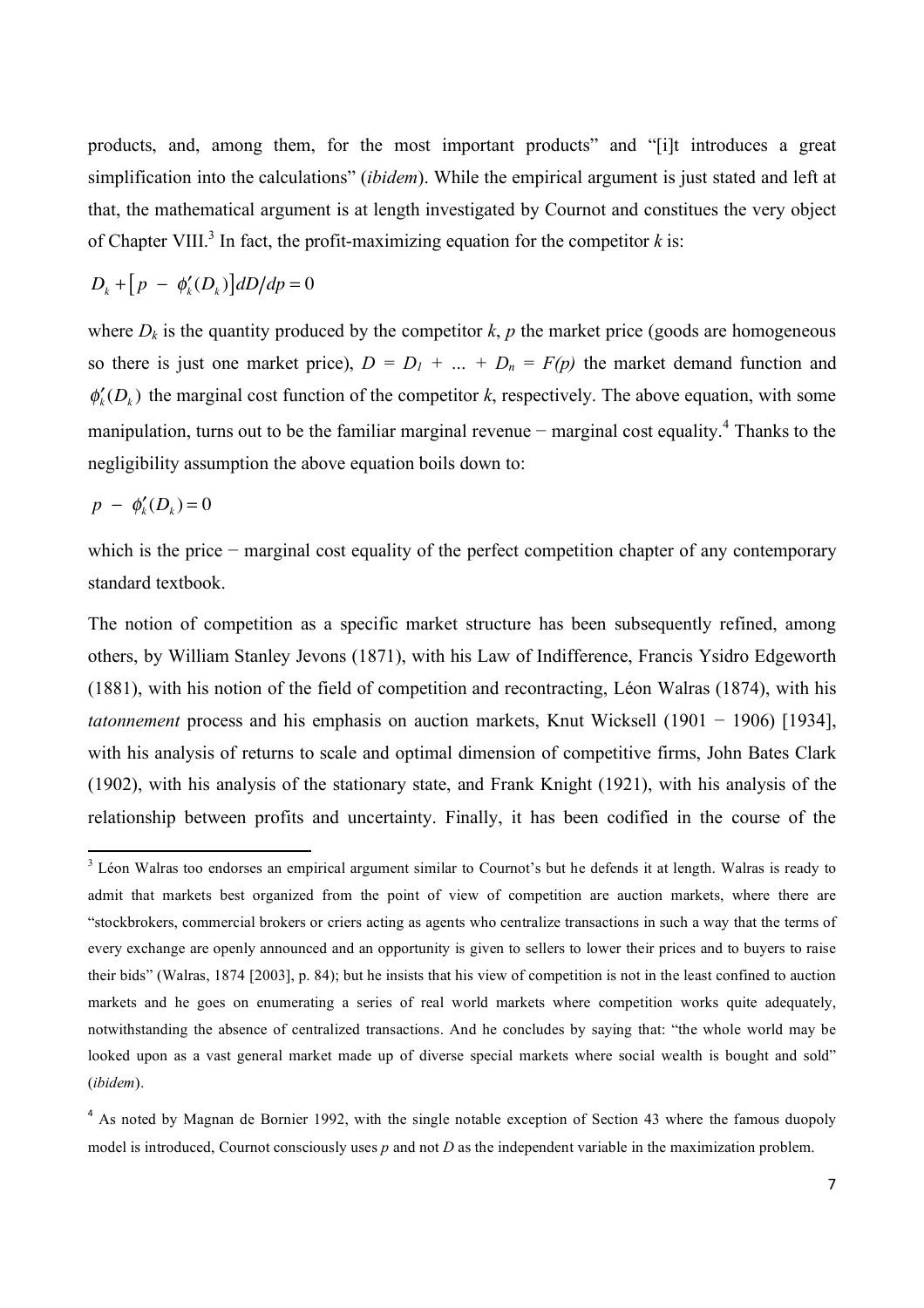Imperfect/Monopolistic Competition Revolution of the early thirties launched by Richard Chamberlin (1933) and Joan Robinson (1933) and is now standard in contemporary textbooks. (Stigler 1957, Backhouse 1990 and High 2001 provide excellent historical reconstructions of the notion of perfect competition. For a stimulating reformulation of the perfect competition model without price-taking assumption see Makowski and Ostroy 2001.)

#### **Competition as a discovery procedure**

Cournot's complaint that economists before him "have not in the least improved on popular notions [on the effects of competition leaving such notions] as ill-defined and ill-applied in their works, as in popular language" (Cournot 1838 [1897], p. 79) may be taken to measure the distance between the Classical and the contemporary notion of competition. Yet, as some commentators have recognized, Cournot's complaint is not groundless: the 'rivarly in a race' notion of competition is very akin to the layman notion of competition (Kirzner 1973, Chapter 3). Should we conclude that the transition from the ancient to the modern notion of competition is nothing but a clear example of progress in economics? The answer to such question is controversial (as is controversial the very notion of progress in economics: see Boehm *et al.* 2002). The 'price taking' notion of competition and the related analysis of different market structures is considered by some economists as a remarkable example of theoretical progress. Yet, a few others have questioned that these theoretical developments imply empirical progress too. For example, Demsetz (1981) claims that the perfect competition model is a valuable tool to understand the working of the price system in a fully decentralized economy; but it is highly unsuited to understand any form of competitive activity. Within the perfect competition model, in fact:

Firms and households increasingly represented mere calculating machines whose inner workings were of little interest. Markets became empirically empty conceptualizations of the forums in which exchange costlessly took place. The legal system and the government were relegated to the distant background by the simple device of stating, without clarification, that resources were "privately owned". […] [The perfect competition model] also encouraged the neglect of those islands of authority, firms and households, which, by exercising limited authority in a sea of prices, could translate [their] special knowledge into goods and services (Demsetz 1981, pp. 4 – 5 and 6)

Accordingly, Demsetz proposes to rechristen the perfect competition model as the "perfect decentralization model" since it "adds much to our understanding of coordination through price, nothing to our understanding of coordination through authority, and only little to our understanding of competitive actions" (Demsetz 1981, p. 6)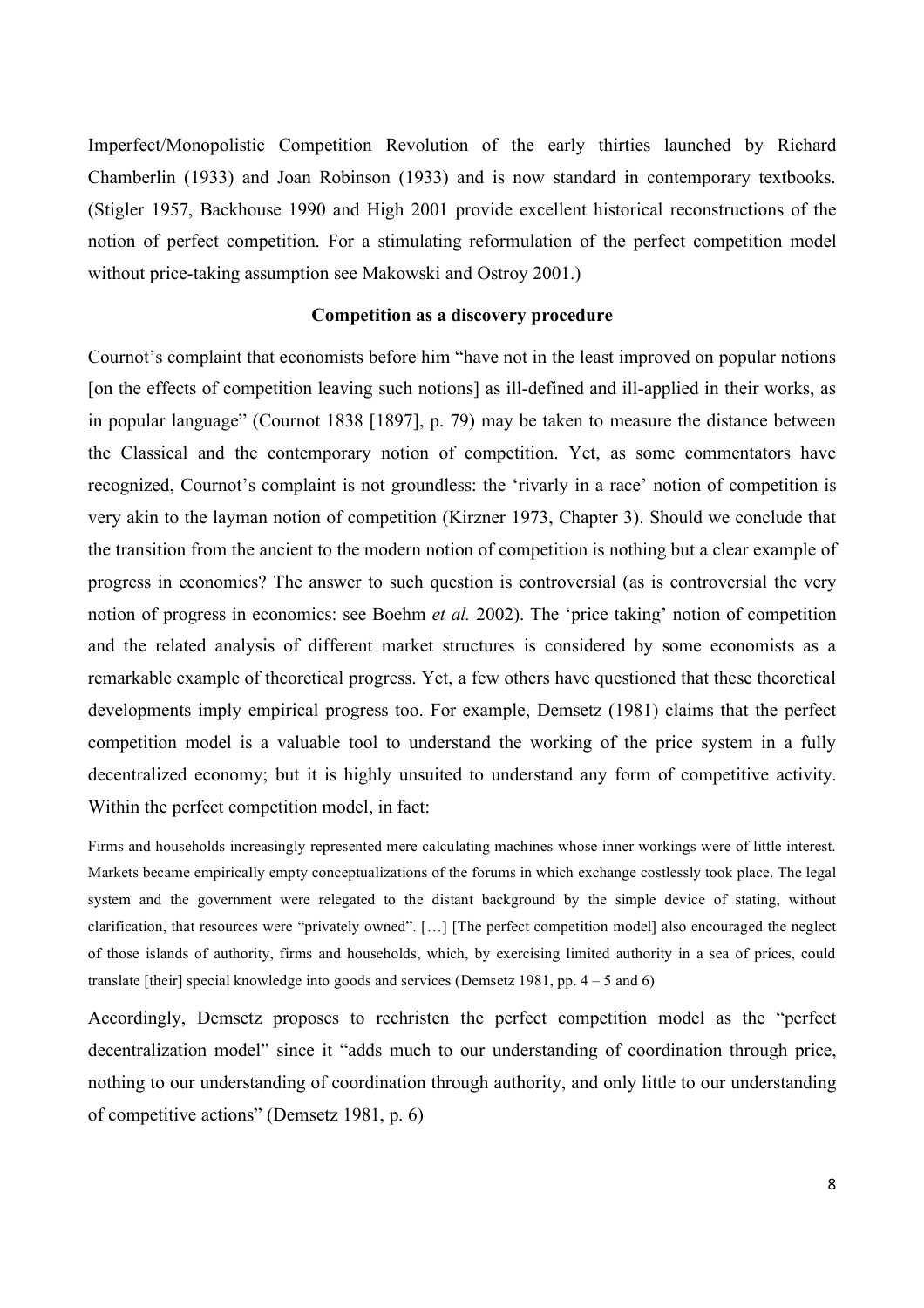The idea that an understanding of the actual working of competition requires the abandonement of the perfect competition model has been recently and forcefully advocated by the NeoAustrian and Evolutionary economists (see McNulty 2008 and Witt 2008, respectively). NeoAustrian economists have generally looked at the 'price taking' notion of competition with a critical eye since the latter depicts "a state in which all essential conditions are assumed to be known —a state that theory curiously designates as perfect competition, even though the opportunity for the activity we call competition no longer exists. Indeed, it is assumed that such activity has already performed its function." (Hayek 1968 [2002], p. 13). Accordingly, for the NeoAustrians, competition basically is "a procedure for discovering facts which, if the procedure did not exist, would remain unknown or at least would not be used" (*idem*, p. 9). In the evolutionary scenario, economies are seldom or never in a situation of Walrasian equilibrium. Accordingly, analytical attention is devoted to nonequilibrium processes engendered by the interaction of intrinsically heterogeneous agents, endowed with idiosyncratic informations and bounded rationality. NeoAustrian and Evolutionary economists put great emphasis on the active role of entrepreneurs who strive to get both static and dynamic profit differentials (Kirzner 1997). The former arise from the discovery of arbitrage opportunities, the latter from the process of creative destruction depicted in Chapter VII of Joseph Alois Schumpeter's *Capitalism, Socialism and Democracy* (1942), namely, the discovery of new consumers' goods, new methods of production or transportation, new markets, new forms of industrial organization created by capitalist enterprises. From this point of view, the analysis of competition is intimately tied with that of economic development: the two "are isomorphic by virtues of being examples of the phenomenon of economic evolution" (Metcalfe *et al.* 2004, p. 59).

### **Competition and class struggle**

While Neoclassical economists (particularly those working within the NeoWalrasian general equilibrium tradition) entertain a notion of competition as an equilibrium end-state where all (intertemporal) opportunities for Pareto-improving resources reallocations among the agents have been fully exploited, Classical, NeoAustrian and Evolutionary economists describe competition as an intrinsically dynamic process of structural change (Machovec 1995, Blaug 1997 and 2003). Yet, notwithstanding their different notions of competition, Classical, NeoClassical, NeoAustrian and Evolutionary economists basically agree in considering a competitive market economy as an economic system which promotes long-run economic growth and social welfare, in short a system assuring full scope to the benign action of the Smithian Invisible Hand. By contrast, Karl Marx and Marxian economists consider capitalism and free markets as a system provoking an increasing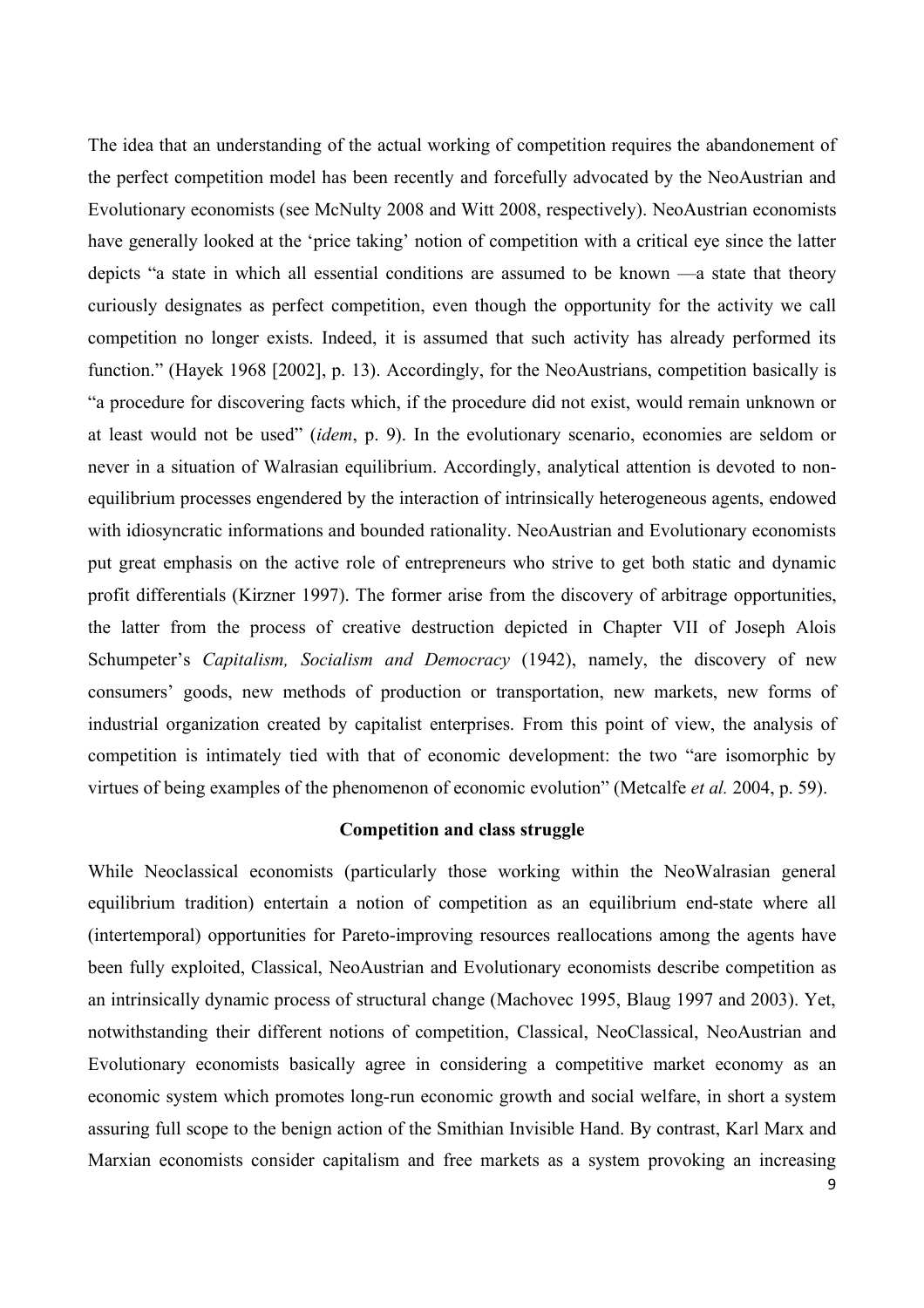impoverishment of working classes and a concentration of social wealth into the hands of an elite controlling big corporations:

The battle of competition is fought by cheapening of commodities.The cheapness of commodities depends, *cœteris paribus*, on the productiveness of labour, and this again on the scale of production. Therefore, the larger capitals beat the smaller. It will further be remembered that, with the development of the capitalist mode of production, there is an increase in the minimum amount of individual capital necessary to carry on a business under its normal conditions. The smaller capitals, therefore, crowd into spheres of production which Modern Industry has only sporadically or incompletely got hold of. Here competition rages in direct proportion to the number, and in inverse proportion to the magnitudes, of the antagonistic capitals. It always ends in the ruin of many small capitalists, whose capitals partly pass into the hand of their conquerors, partly vanish. Apart from this, with capitalist production an altogether new force comes into play—the credit system. In its beginnings, the credit system sneaks in as a modest helper of accumulation and draws by invisible threads the money resources scattered all over the surface of society into the hands of individual or associated capitalists. But soon it becomes a new and formidable weapon in the competitive struggle, and finally it transforms itself into an immense social mechanism for the centralisation of capitals. (Marx, 1906, VII.XXV.18-19).

(John E. Roemer (1982) provides a modern presentation of how competition partitions society into different classes.) Moreover, Marx emphasized that competition determins a falling rate of profits (Marx, 1909, III.III). As a consequence, capitalist economies are plagued by recursive crises. In modern times this aspect of Marx'contribution has been developed by Baran and Sweezy (1966). The two authors explore the way competition works in monopoly capitalism and argue that the law of the falling rate of profits does not apply to modern capitalism. In particular, they emphasise the role of stagnation, which is only interrupted by violent crises.

#### **From competition theory to competition policy**

The fact that different schools of though attach different meanings to the term 'competition' has obvious consequences at the normative level. To make just an example, consider the case of a firm earning a profit above its opportunity costs. In the perfect competition set-up, such a situation may be explained either as an instance of short-run equilibrium (and thus extra-profits are nothing but transient) or as an instance of a firm endowed with non-negligible market power. Accordingly, an antitrust action is needed to restore perfect competition. On the contrary, in the NeoAustrian or Evolutionary scenario, such a situation may be explained as an instance of a successful entrepreneurial reponse to changing market conditions or as an instance of a successful innovation and, obviously, no antitrust action is required. In short, the lively debates existing at the policy level as concerns the evaluation of different pro-competitive measures basically derive from the fact that the answer to the question "What public Authorities should or should not do to promote market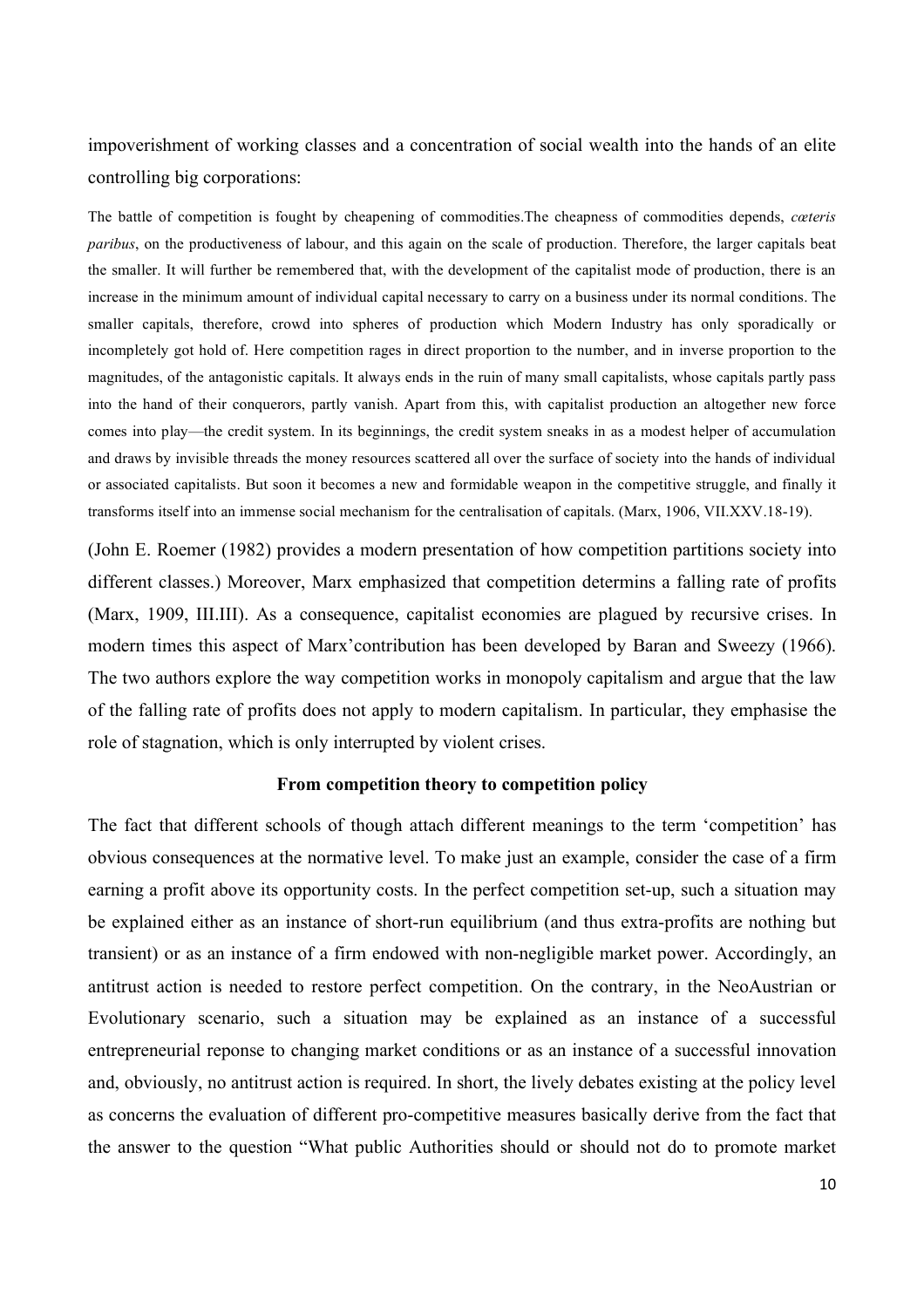competition?" is intrinsically though not always explicitly tied to the peculiar notion of competition assumed to be the relevant one:

A theory which is designed to understand the allocation of given resources to given ends using given means of transformation will be quite different in scope and character to one which is focused on the development of resources, uses and transformations. If the first where the limiting outcome of the second, the different views could be presented as natural complements. But this is not easily reconciled with the fact that the natural outcome of a competitive process is market concentration rather than the dispersal of economic influence. *Depending on the theory one starts from one ends up with quite different perspectives on appropriate competition policies*. (Metcalfe 2000, p. 7, emphasis added)

By drastically simplifying, it may be claimed the following. Economists adopting the 'rivarly in a race' or the 'discovery procedure' notion of competition are usually very prudent before condemning as anti-competitive many of the actions usually taken by competing firms:<sup>5</sup>

When competition is analytically considered as a process, pure integration, mergers and acquisitions, cooperation and alliances may become integral parts of the normal functioning of competitive markets. These inter-firm relations which are perceived as collusion within the traditional vision of competition can be legitimated for some periods and for specific purposes. (Krafft 2000, pp.  $1 - 2$ )

As a consequence, these economists are generally cool towards active antitrust policies. Commenting on the puzzle noted by Stigler (1982), namely the American economists initial lack of enthusiasm towards the Sherman Act, DiLorenzo and High claim:

There is no doubt that economists at the turn of the century looked upon competition as a process of enterprise and rivarly, and that they disapproved of antitrust law. These two views were not merely coincidential. Although viewing competition as rivarly does not necessitate opposition to antitrust law, it surely encourages such opposition. (DiLorenzo and High 1988, p. 432)

By contrast, economists adopting the 'price taking' notion of competition and the cognate Paretooptimality theorems are almost inevitably led to focus on the number and size of competitors in a given market as the two crucial variables which (together with entry barriers) determine the distance between the actual working of the market under scrutiny and the ideal of perfect competition. (As is well-known from elementary microeconomics, given the firm-elasticity of demand, a firm market power, usually measured by Lerner's Degree of Monopoly Index, is an increasing function of the

<u> 1989 - Johann Barn, mars ann an t-Aonaich an t-Aonaich an t-Aonaich an t-Aonaich an t-Aonaich ann an t-Aonaich</u>

<sup>&</sup>lt;sup>5</sup> A notable exception are Chicago School economists. As noted by Reder (1982), these economists usually assume that "one may treat observed prices and quantities as good approximations to their long-run competitive equilibrium values" (p. 12) and that "most of what appears to be monopoly is ephemeral, being eliminated by free entry" (p. 15). Thus, within Chicago style of economics, standard (neoclassic) price theory happily coexists with a bold distrust towards active Government intervention into market outcomes.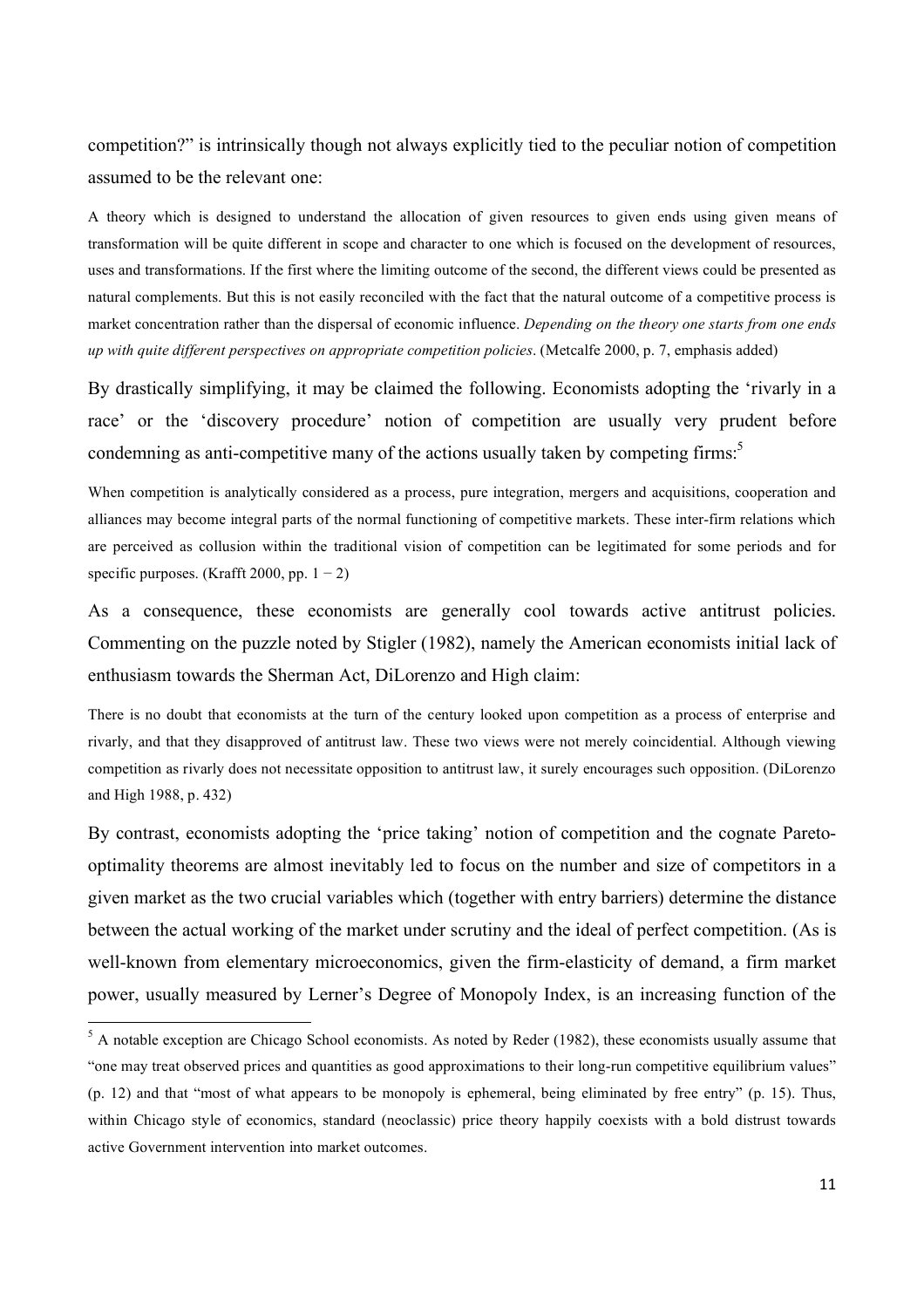firm's market share.) As a consequence, these economists are generally favourable to active antitrust policies.

The ebb and flow of US antitrust policy towards predatory pricing may be considered as a fitting example of these opposite attitutudes towards competition policy (see Giocoli 2009 and 2010). To put it in a nutshell, if competition is equated with the coexistence of a plurality of competitors within the same market, then a price cutting by an individual firm (the predator) is likely to be considered as a clear manifestation of present and concrete market power and an attempt to drive some (or possibly all) of its competitors (the preys) outside the market. Once the number of competitors is so reduced, the predation story goes, the predator finds no more obstacles to raise its price well above the competitive level and thus capture a significant share of consumers's surplus. From this perspective, the protection of competition goes through the protection of (even inefficient) competitors. (As is well-known, the policy of enhancing competition by artificially raising the number of competitors within a given market has been questioned by Baumol *et al.* (1982): according to the theory of contestable markets, even a single seller-market may be considered as competitive, provided that it is subject to the 'hit and run' competition of external firms.) On the contrary, if competition is viewed as an efficiency-enhancing process, that is, the best mechanism ever devised to allow consumers to enjoy (almost) all the benefits deriving from a superior technology or from a successful innovation, then punishing a price-reducing firm would amount to chill the very essence of competition, as any layman would understand it, that is the effort of every firm to sell cheaper than its competitors.

#### **References**

- Arrow, Kenneth J. (1959), 'Toward a theory of price adjustment', in M. Abramovitz (ed.), *The Allocation of Economic Resources*, Stanford: Stanford University Press, pp. 41 – 51.
- Aspromourgos, Tony (2009), *The Science of Wealth. Adam Smith and the framing of political economy*, London and New York: Routledge.
- Aumann, Robert J. (1964), Markets with a Continuum of Traders, *Econometrica*, **32** (1/2), 39 50.
- Backhouse, Roger E. (1990), 'Competition', in John Creedy (ed), *Foundations of Economic Thought*, Oxford: Basil Blackwell, pp. 58 – 86.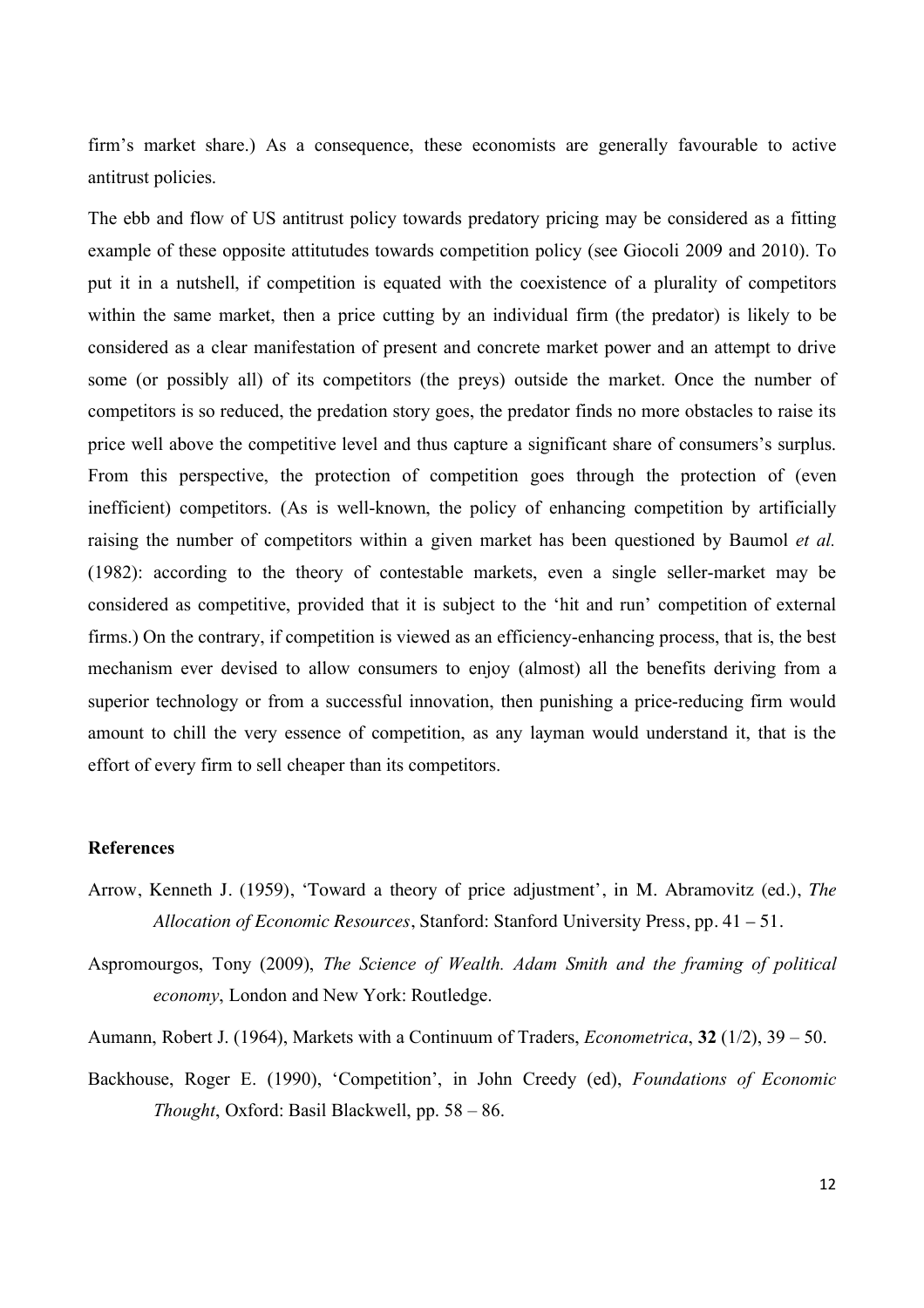- Baran, Paul A. and Paul M. Sweezy (1966), *Monopoly Capital. An Essay on the American Economic and Social Order*, London and New York: Monthly Review Press.
- Baumol, William J., John C. Panzar and Robert D. Willig (1982), C*ontestable Markets and the Theory of Industry Structure*, New York: Harcourt Brace Jovanovich.
- Blaug, Mark (1997), 'Competition as an end-state and competition as a process', in Mark Blaug, *Not Only An Economist. Recent Essays by Mark Blaug,* Cheltenham, UK and Brookfield, US: Edward Elgar, pp.  $66 - 86$ .
- Blaug, M. (2003), 'The formalist revolution of the 1950's', *Journal of the History of Economic Thought*, **25** (2), 145 – 156.
- Boehm, Stephan, Christian Gehrke, Heinz D. Kurz and Richard Sturn (2002), *Is there Progress in Economics? Knowledge, Truth and the History of Economic Thought*, Cheltenham, UK and Northampton, MA, USA: Edward Elgar.
- Chamberlin, Edward H. (1933), *The Theory of Monopolistic Competition: A Re-orientation of the Theory of Value*, Cambridge (Mass.): Harvard University Press.
- Clark, John B. (1902), *The Distribution of Wealth: A Theory of Wages, Interest and Profits*, New York: Augustus M. Kelley.
- Cournot, Antoine A. (1838) [1897], *Researches into the Mathematical Principles of the Theory of Wealth*, English translation by Nathaniel Bacon, London: Macmillan.
- Demsetz, Harold (1981), *Economic, Legal, and Political Dimensions of Competition*, UCLA Economics Working Paper n. 209.
- DiLorenzo, T.J. and J.C. High (1988), 'Antitrust and Competition, Historically Considered', *Economic Inquiry*, **37** (3), 423 − 435.
- Eatwell, J. (2008), 'Competition, Classical', in Steven N. Durlauf and Lawrence E. Blume (eds), *The New Palgrave Dictionary of Economics*, Second Edition, Volume 2, London: Macmillan, pp.  $63 - 67$ .
- Edgeworth, Francis Y. (1881), *Mathematical Psychics: An Essay on the Application of Mathematics to the Moral Sciences*, London: Kegan.
- Garegnani, P. (1983), 'The Classical Theory of Wages and the Role of Demand Schedules in the Determination of Relative Prices', *The American Economic Review*, **73** (2), 309 – 313.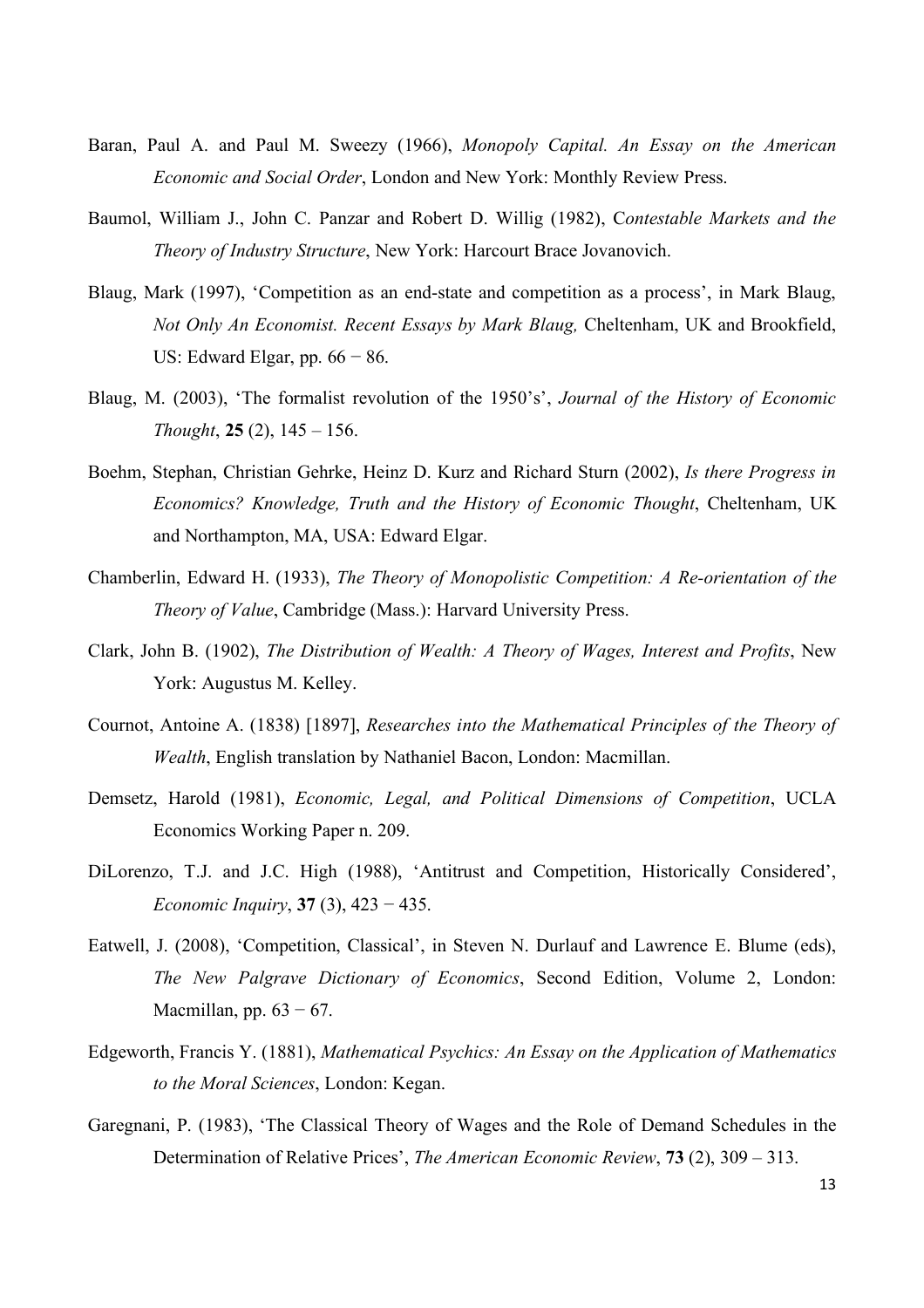- Giocoli, N. (2009), When Low is No Good: Predatory Pricing and the History of Antitrust Economics (Part I). Available at SSRN: http://ssrn.com/abstract=1412808.
- Giocoli, N. (2010), Games Judges Don't Play: Predatory Pricing and Strategic Reasoning in US Antitrust. Available at SSRN: http://ssrn.com/abstract=1676095.
- Hayek, Friedrich A. (1968) [2002], 'Competition as a Discovery Procedure', *The Quarterly Journal of Austrian Economics*, **5** (3), 9 – 23.
- High, Jack (2001), 'Introduction. Split Personality: A Brief History of Competition in Economic Theory', in Jack High (ed), *Competition*, Cheltenham, UK and Northampton, MA, USA: Edward Elgar, pp.  $xiii - xlv$ .
- Jevons, William S. (1871), *The Theory of Political Economy*, London: Macmillan.
- Kirzner, Israel M. (1973), *Competition and Entrepreneurship*, Chicago and London: University of Chicago Press.
- Kirzner, I.M. (1997), 'Entrepreneurial Discovery and the Competitive Market Process: An Austrian Approach', *Journal of Economic Literature*, **35** (1), 60 – 85.
- Knight, Frank H. (1921), *Risk, Uncertainty and Profit*, New York: Houghton Mifflin.
- Krafft, Jackie (2000), 'Introduction', in Jackie Krafft (ed), *The Process of Competition*, Cheltenham, UK and Northampton, MA, USA: Edward Elgar, pp.  $1 - 9$ .
- Machovec, Frank M. (1995), *Perfect Competition and the Transformation of Economics*. London and New York: Routledge.
- Magnan de Bornier, J. (1992), 'The "Cournot-Bertrand Debate": A Historical Perspective', *History of Political Economy*, **24** (3), 623 – 656.
- Makowski, L. and Joseph M. Ostroy (2001), 'Perfect Competition and the Creativity of the Market', *Journal of Economic Literature*, **39** (2), 479 – 535.
- Marx, K. (1906). *Capital*, vol. I, Chicago: Charles H. Kerr & Co. English translation by Samuel Moore and Edward Aveling of Das Kapital, vol. I, Fourth Edition, edited by F. Engels, Hamburg (1890): Meissner. Also available in http://www.econlib.org/library/YPDBooks/Marx/mrxCpA.html. In the text quoted as part number, chapter number, paragraph number.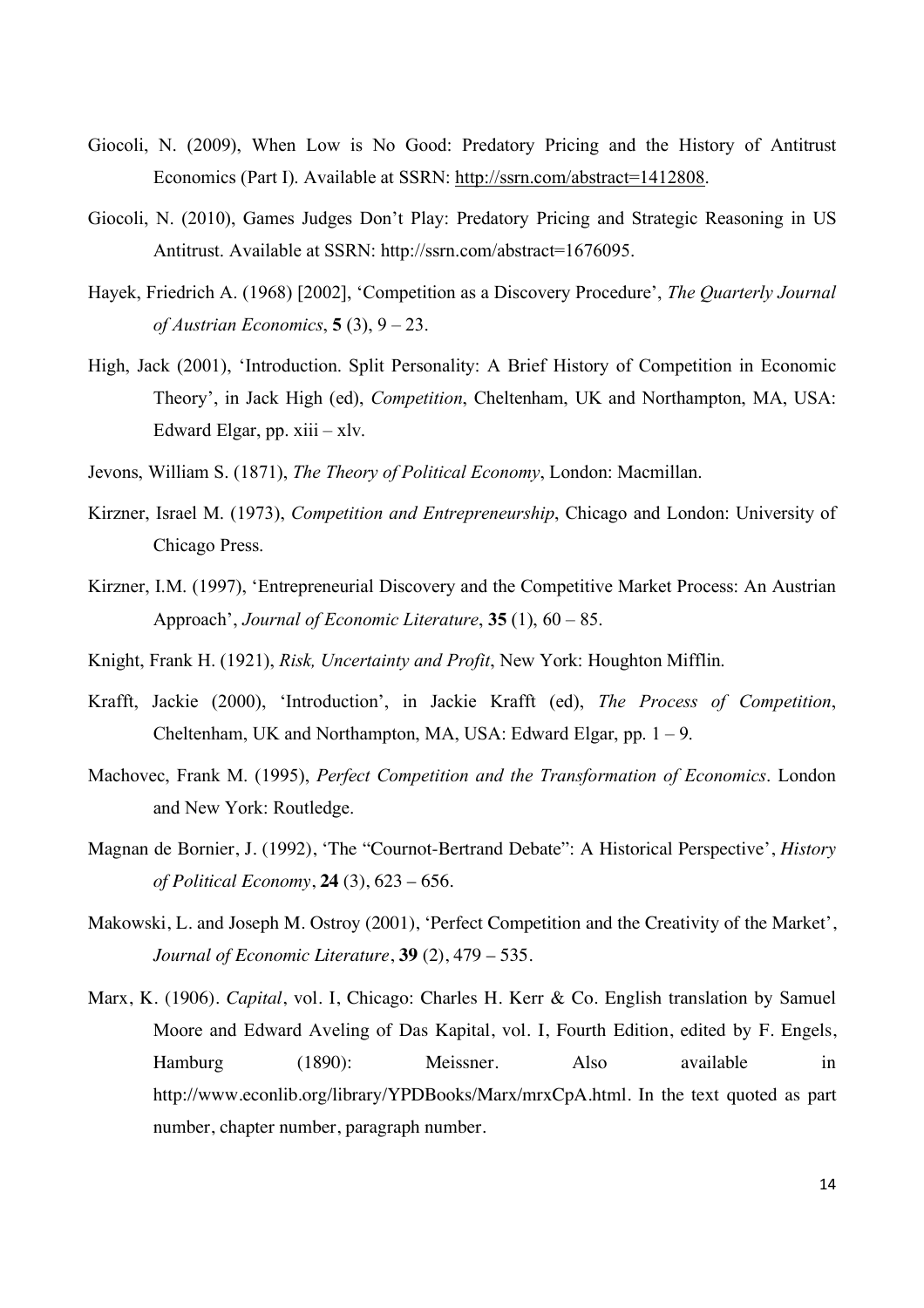- Marx, K. (1909). *Capital*, vol. III, Chicago: Charles H. Kerr & Co. English translation by Ernest Untermann of Das Kapital, vol. III, edited by F. Engels, Hamburg (1894): Meissner. Also available in http://www.econlib.org/library/YPDBooks/Marx/mrxCpC.html. In the text quoted as part number, chapter number, paragraph number.
- Mas-Colell, Andreu, Michael D. Whinston and Jerry Green (1995), *Microeconomic Theory*, New York: Oxford University Press.
- McNulty, P. (1967), 'A Note on the History of Perfect Competition', *The Journal of Political Economy*, **75** (4), 395 – 399.
- McNulty, P. (1968), 'Economic Theory and the Meaning of Competition', *The Quarterly Journal of Economics*, **82** (4), 639 – 656.
- McNulty, P. (2008), 'Competition, Austrian', in Steven N. Durlauf and Lawrence E. Blume (eds), *The New Palgrave Dictionary of Economics*, Second Edition, Volume 2, London: Macmillan, pp.  $61 - 63$ .
- Metcalfe, J. Stanley (2000), 'Competing Concepts of Competition and the Evolution of Competition Policy in the UK', paper presented to the Workshop on Regulation and Governance, University of Philippines.
- Metcalfe, J. Stanley, R. Ramlogan and E. Uyarra (2004), 'Competition, innovation and economic development: the instituted connection', in Cook, Paul, Colin Kirkpatrick, Martin Mingue and David Parker (eds), *Leading Issues in Competition, Regulation and Development*, Cheltenham, UK and Northampton, MA, USA: Edward Elgar, pp. 58 − 91.
- Mill, John Stuart (1848) [1973], *Principles of Political Economy: With Some of Their Applications to Socail Philosophy*. New York: Augustus M. Kelley.
- Reder, Melvin W. (1982), 'Chicago Economics: Permanence and Change', *The Journal of Economic Literature*, **20** (1), 1 – 38.
- Richardson, George B. (1975), 'Adam Smith on Competition and Increasing Returns', in Andrew S. Skinner and Thomas Wilson (eds), *Essays on Adam Smith*, Oxford: Oxford University Press, pp. 350 − 360.
- Robinson, Joan (1933), *The Economics of Imperfect Competition*, London: Macmillan.